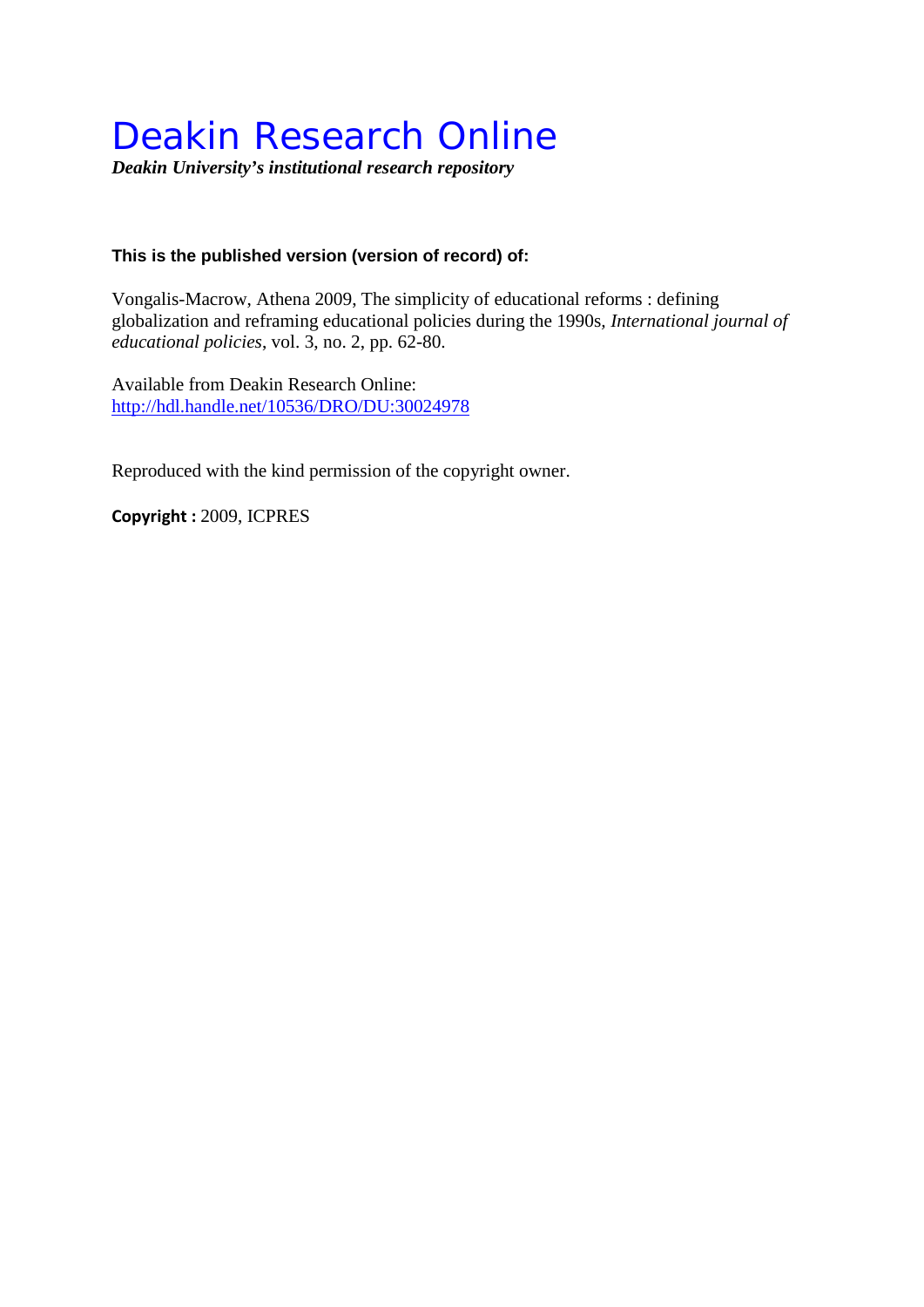Vongalis-Macrow, A., (2009*).* The simplicity of educational reforms: defining globalization and reframing educational policies during the 1990s. *International Journal of Educational Policies. Vol.3* (2) pp. 62-80.

ISSN: 1307-3842

-

# **The Simplicity of Educational Reforms: Defining Globalization and Reframing Educational Policies during The 1990s**

Athena Vongalis-Macrow<sup>\*</sup> Deakin University

## **Abstract**

Reviewing the trends in educational reforms from the last decade provides opportunity for policy makers to understand the issues from the past with a view to improving the educational planning in the future. In the 90s globalization emerged as a great impetus for educational reforms, however a central problem concerning globalization was its full meaning and implications were still emergent therefore educational planning and policy making reflected a great deal of uncertainty. This paper reviews and analyses how educational policies from the 90s constructed globalization and uncertainty and whether the lessons from the 90s have implications for current policy making. Using computer assisted text analysis, this paper explores how educational policies from OECD, UNESCO and the World Bank coalesced with certain notions of globalisation that strategically guided educational reforms. By focusing on textual evidence, in a range of education policy from the 90s, the paper discusses how policy consolidated particular ideas about globalization and presented 'simple' recipes for educational change. When reviewing the 90s, the relationship between education and global change the macro policy research shows a trend towards narrowing focus on managerial and financial issues, specifically the paper discusses how OECD policy emphasized education a social and individual payoff, World Bank policy focused on education enabling the free flow of capital and UNESCO policy problematised globalization but focused on the importance of teachers as a way to create stability in education during the paradoxical times.

*Keywords: globalisation, education reform, education policy, policy analysis* 

<sup>\*</sup> Senior Lecturer Athena Vongalis-Macrow is affiliated with Faculty of Arts and Education, School of Education, Deakin University, Burwood Campus, Melbourne, 3125, Australia. Email:athena.vongalis-macrow@deakin.edu.au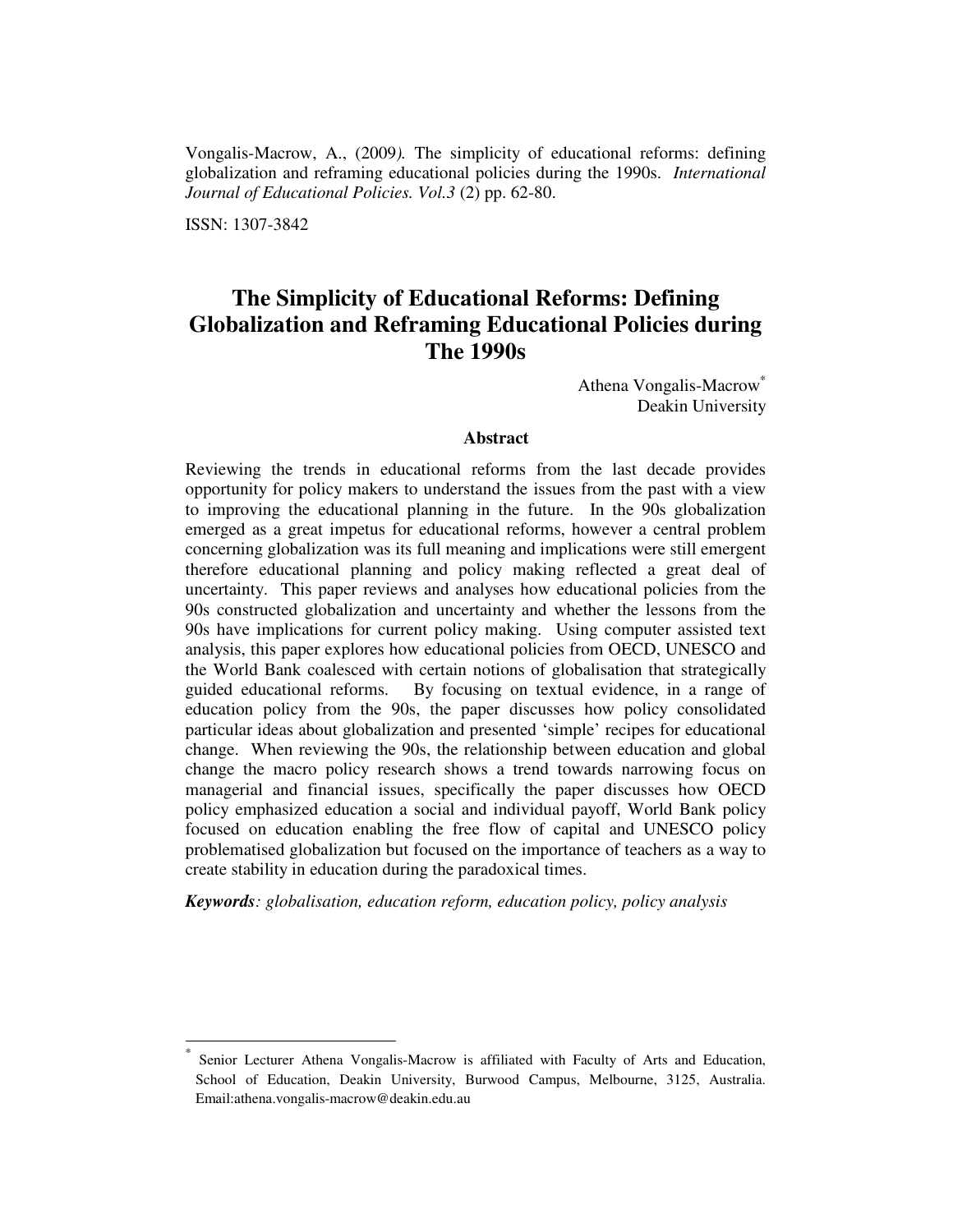#### **Introduction**

The 90s presented educators with new challenges in educating for a global economy as education became axiomatic in encompassing new conceptual and technological demands related to the global economy, knowledge making and the role of education. The influence of supra agencies, such as UNESCO, OECD and World Bank, in shaping educational reform has been extrapolated by Spring, (1998), and others (Henry, Lingard, Rizvi, & Taylor; Taylor, Rizvi, Lingard, & Henry, 1997). The paper revisits a selection of educational policies from the 90s and uses snapshot of policy text from UNESCO, World Bank and OECD, to illustrate the predominant ideas shaping educational policy in the 90s and how these ideas were interpreted by the aforementioned agencies. This is reflective research, seeking to review the past as a way to displace ideas that resonate in educational policy which delimit educational futures.

The research was prompted by Robert Zagha, who conducted a large scale review of World Bank economic policies of the 1990s. In presenting his findings on the review of World Bank policies, at the end of 2005, Zagha concluded that the 1990s represented the age of simplicity (Zagha, 2005). According to Zagha, what was missing was a better understanding of non economic factors, such as, history, culture and politics. However, one element not measured or reflected upon was education. Perhaps it is not part of the core economic and monetary policies of the World Bank. Yet, education systems had undergone radical change in the 90s and for many developing nations, the World Bank influence on restructuring education systems had dire consequences (Jones, 1992; Rhoten, 2000; Vongalis, 2003).

Zagha's review raised interesting questions that undermined previously glowing assessments of economic growth and prosperity as a result of globalisation and the promises of new economic frontiers through the knowledge economy. Interviewing key policy makers and former World Bank directors, Zagha surmised that if the 1980s represented the "lost decade" for many nations, then the 90s turned out to be "the age of simplicity". The review suggested that one set of common policies does not suit all nations and recommended that policies should heavily adapted these to suit countries' own cultures, interests and politics. In the light of Zagha's review education reform also falls under the spotlight. If the 90s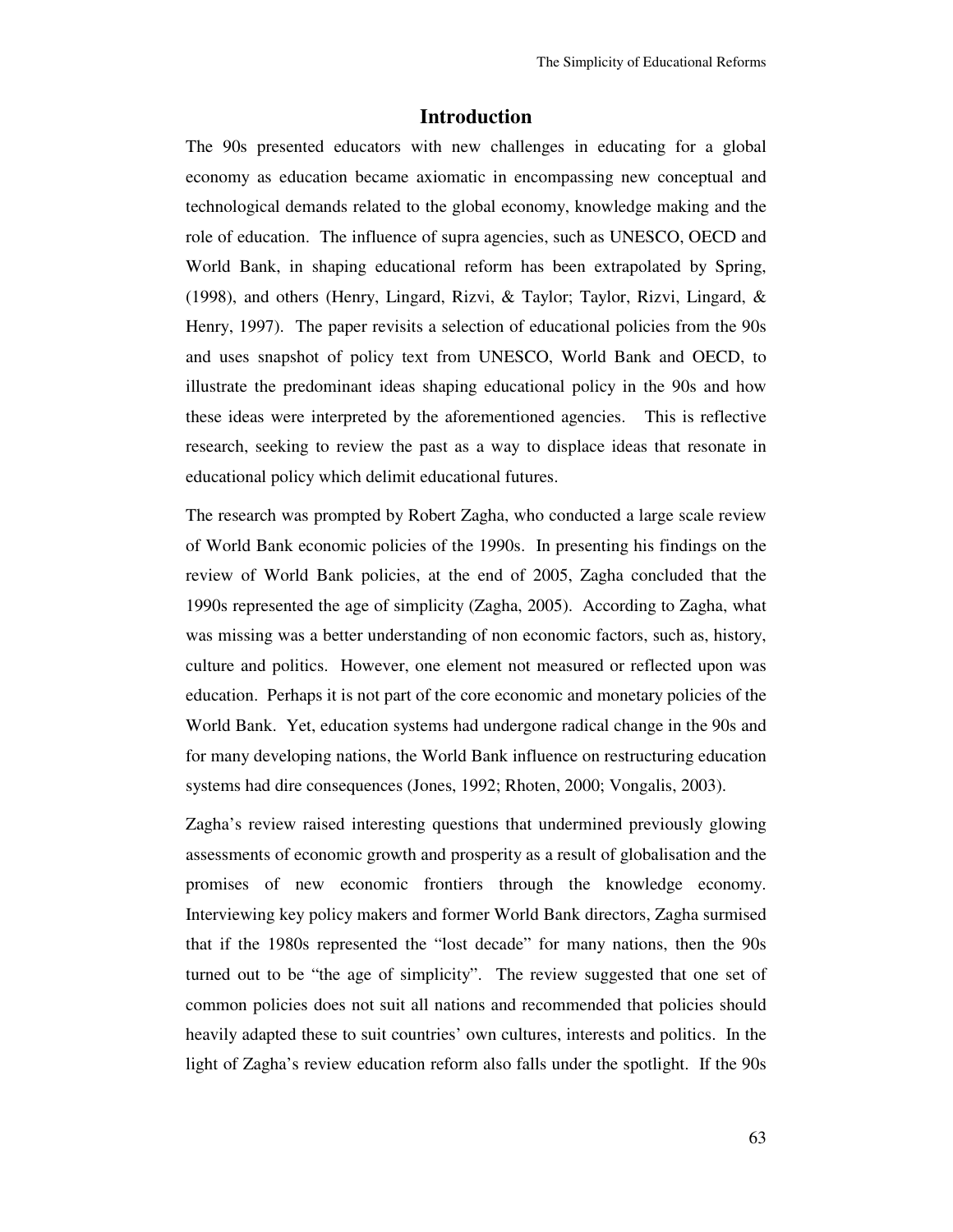were the age of economic simplicity, can we say the same about education reform? \

This paper considers this question by reviewing the trends in education reform of the 1990s. This paper analyses a selection of education policies from the 90s to identify and critique some of the common features of educational policy from OECD, UNESCO and World Bank. These supra national agencies acted as harmonizing bodies, whose task was to bring together policy that embraced a range of national perspectives in order to produce a cohesive framework prepared national policies for the globalisation of education, the knowledge economy and the trading in educational services and products. The discussion will critically examine how education policy making may have fallen into the same traps as economic policies and simplified education reform into a narrow fitting template.

# **Method**

The focus on this paper is to consider some of the key trends shown in policy with respect to educational restructuring. In order to begin the review of education policies from the 90s, the research analysed a cross section of educational policy texts from OECD, UNESCO and the World Bank over the period of 1996-2000. A range of range of policy texts, 17 in total, formed the basis of textual policy analysis from which a macro view emerged. The texts are summarized in the following table (Table 1).

#### **Table 1: The policy texts used for CAQDAS**

| <b>OECD</b>                                 | <b>UNESCO</b>                                | World Bank                                   |
|---------------------------------------------|----------------------------------------------|----------------------------------------------|
| (Johnston, 1999) speech                     | (Matsuura, 2000) speech                      | (Wolfensohn, 2000) speech                    |
| (Johnston, 1997) publication                | (UNESCO, 1996b) publication                  | (WorldBank, 2000a) publication               |
| (OECD,<br><b>2000</b><br>policy<br>document | 1996)<br>policy<br>(Delors,<br>documentation | (WorldBank, 1999)<br>policy<br>documentation |
| (Hirsch, 1997) report                       | (UNESCO, 2000) publication                   | (WorldBank, 2000d) publication               |
| (CERI.<br>1998)<br>policy<br>recommendation | (UNESCO,<br>1996a)policy<br>document         | 1998)<br>(Craig,<br>policy<br>recommendation |
|                                             | (UNESCO-ACEID, 1996)                         | (WorldBank, $2000c$ )                        |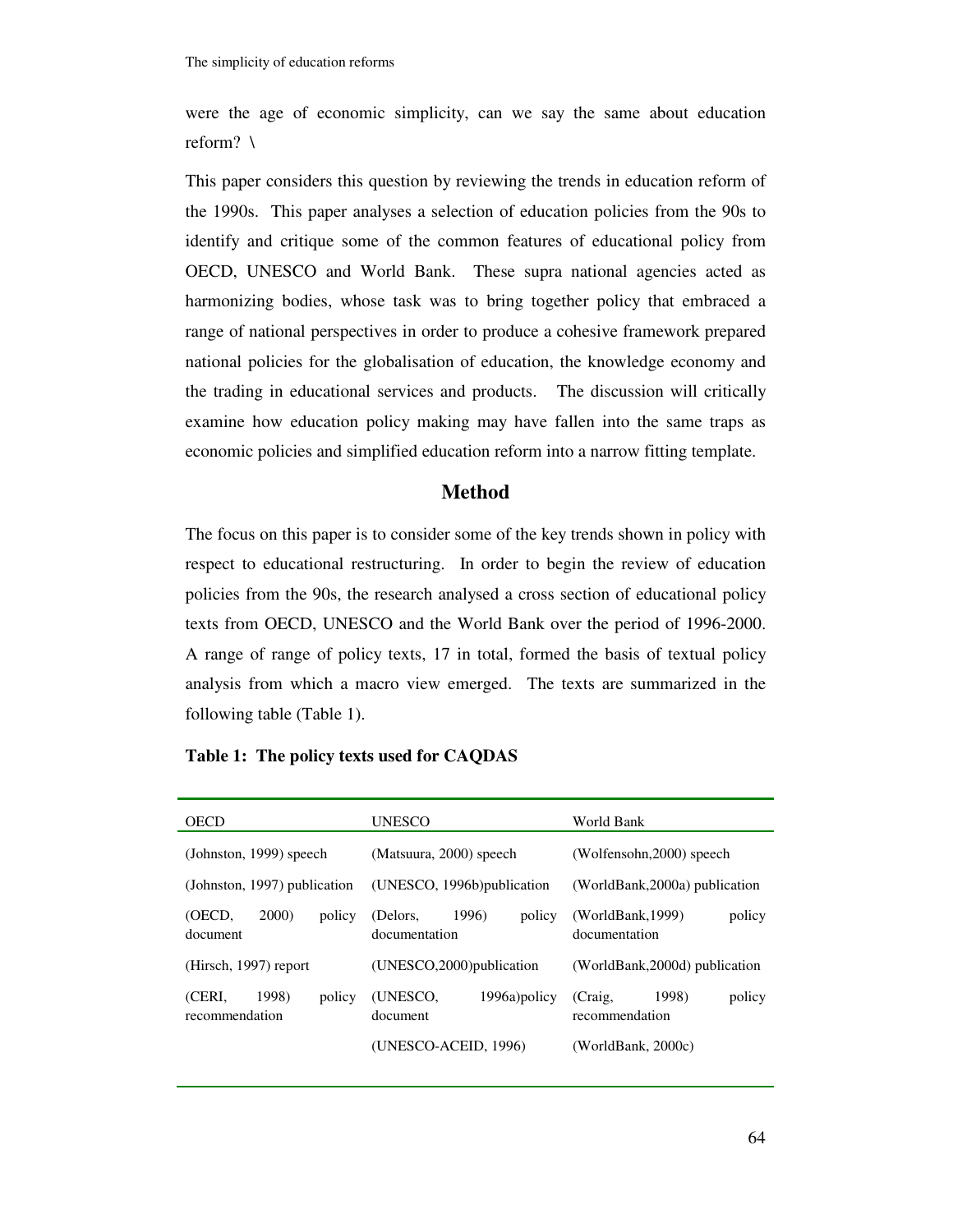The macro policies from these agencies represent key trends in the way that educational reform was developed and shaped during the era under examination. The definition of macro policy is taken from Stiglitz (2002) in which the macro refers to the aggregate trends and behaviours. Using key work in context (KWIC) analysis, a generalized snapshot of policy content can be revealed. The first section discusses the major policy directives of OECD, UNESCO and World Bank in relation to educational restructuring.

#### **Textual analysis of Education Policies**

The policy texts shown in table 1 were coded using Computer Assisted Qualitative Data Analysis Software (CAQDAS), in order to define and delimit the meaning of educational restructuring. Educational restructuring as a central concept has been used because it encapsulates educational reform, however, importantly, draws upon subsidiary concepts that have ideological and political connotations thus politicizing the concept of globalisation (Duan, 1997; Taylor, Rizvi, Lingard, & Henry, 1997; Willmott, 1999). Nash (1999:451) explains structure as "systems of human relationships" and "collective rules and resources that structure behaviour". Nash's definition of structure contextualizes structure within a system of relationships and behavioural possibilities influenced by the ideologies shaping rules and regulations.

When analyzing the textual data related to educational restructuring in the seventeen policy documents, ten themes are more often made explicit within policy (see Figure 1). These themes are:

- human capital
- budgetary decisions
- costing education
- educational objectives
- educational outcomes
- education system
- global/local context
- investment
- management
- teachers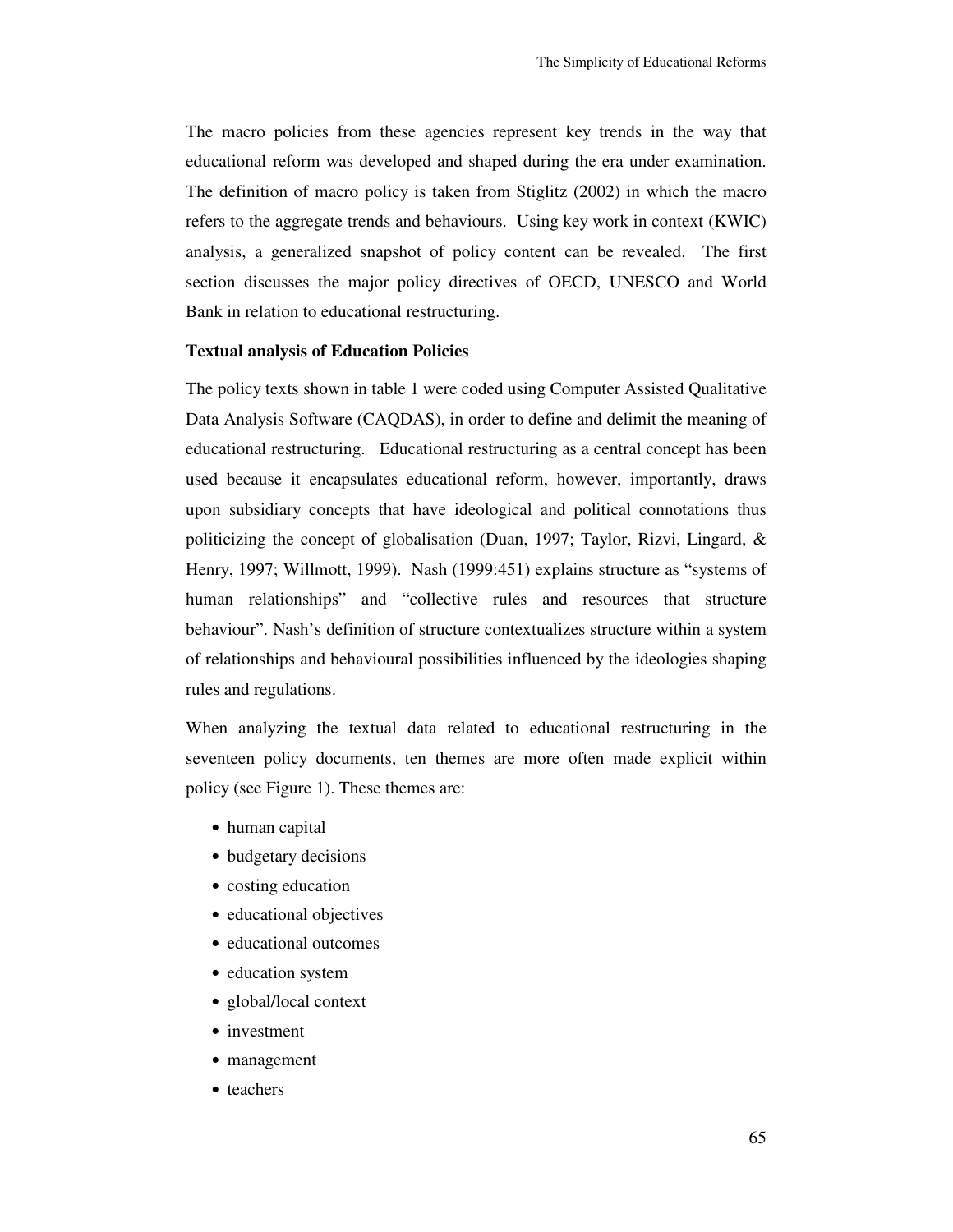Of the ten themes however, more unequivocal statements about budgets, costing and managing education are more likely to be identified as predominant concepts or ideas evident in policy discourse (see Figure 1).



**Figure 1. Policy Content Text shows that budgetary concerns and issues relevant to costing, teachers and management figure more extensively in policy.** 

The figure shows that the costing of education (18 percent) dominates restructuring policy. Furthermore, budgetary decisions (15 percent), management (14 percent) and teachers (13 percent) are recurring policy themes. Education policy is preoccupied with issues surrounding costing and managing as these appear to be the most tangible way to think about the educational restructuring. Policy statements about educational objectives-9 percent, educational outcomes-8 percent, education system-7 percent, and the global/local context-5 percent are less visible in policy and as such issues relevant to these themes are less likely policy targets.

The prevalence of budgetary decision making, costing and management of education suggests a focus on shaping the allocation of resources, almost as if policy is about regulating how and who manages the costs of education in its redesign. In addition, education restructuring coalesces with ideas about resource efficiency and a maximization postulate. The discourse surrounding restructuring education policies focuses on efficiency gains and managing, that is controlling the rules that govern the way restructuring will take place. Interestingly, teachers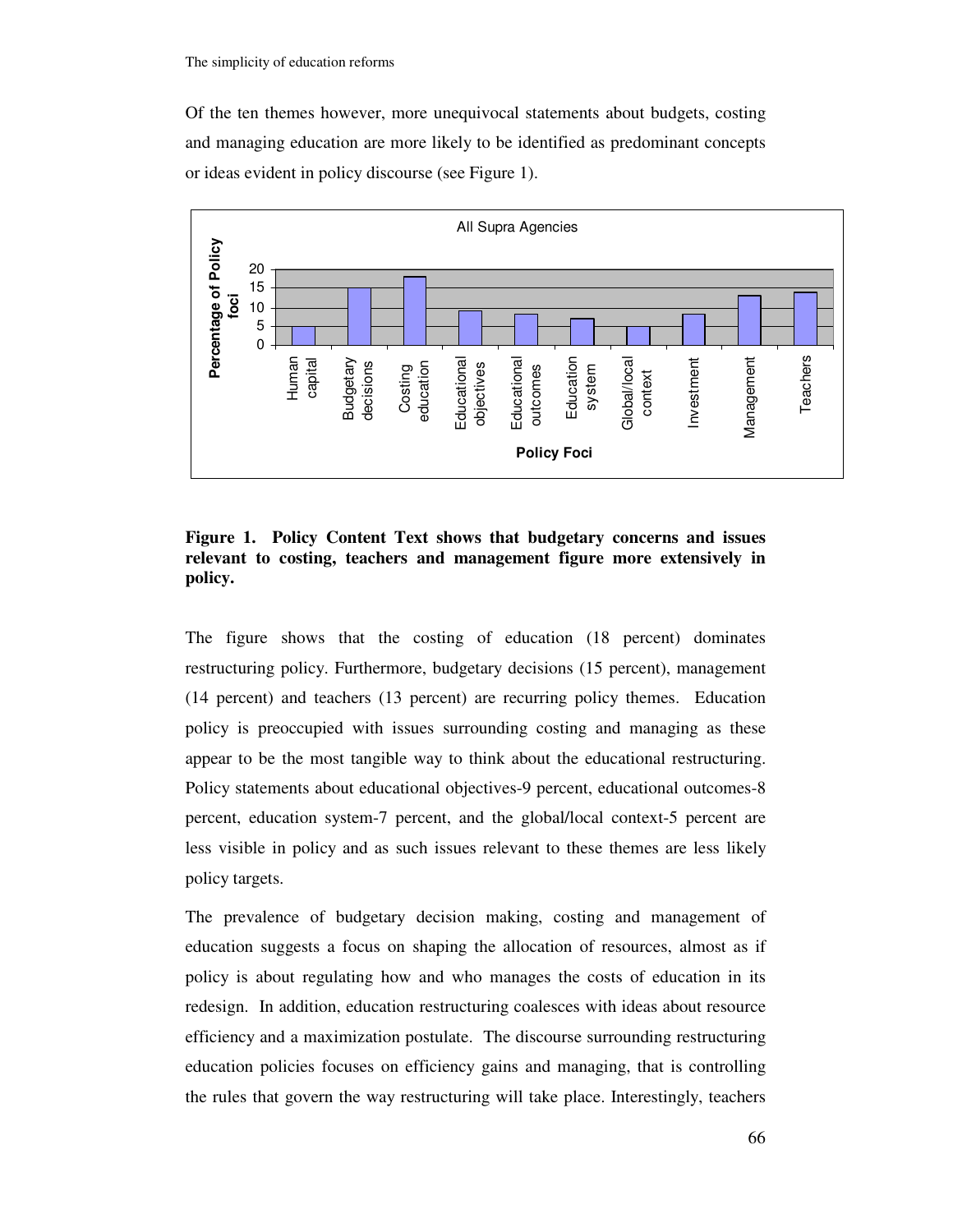figure highly in restructuring discourse. Upon closer examination of the textual data related to teachers, the policy focuses on the cost of teachers, as a large percentage of educational spending. By factoring in the costs of teachers in restructuring policy, teachers' output, measured against their costs, become a focus of controlling and managing educational restructuring.

By far, the more evident policy foci, costing education, budgetary decisions, teachers and management represent a recurring pattern in policy discourse where these foci are more consistently evident in policy. If these foci are more evident in policy discourse, and occupy a greater policy space, it does suggest that these foci create points of certainty in that they represent a more deliberate reference point from which policy develops. These points of certainty create a sense of common global policy directives where the macro or aggregate trends emerge from the scope and content of these, more evident foci.

Overall, the data presented in figure one, suggests that the aggregate trends for managing the restructuring of education in the 90s meant that global policy deliberated on decision making, management, costs of education and teachers. From the onset, the results are familiar yet surprising. The results are familiar, in the sense that the preoccupation with educational costing has been a mainstay of educational reform over the last decades. However, the limited discussion on global and local implications is surprising considering the contested meaning of globalization. Considering the contextual nature of education and open relationship to broader social, cultural and economic values, extended discussion and policy about the meaning of globalization and its relationship to educational systems appears to be a critical omission in order to truly adapt a system to new conditions.

However, before we can draw conclusions about the common purpose of policy in the 90s and whether is was, in fact simplified plans for education restructuring, it is necessary to investigate the different perspectives represented by the policies from UNESCO, World Bank and OECD. These organisations, while global in their operating sphere, are nevertheless different. The differences in these supra agencies have been investigated by educational researchers (Ball, 1998; Deacon, Hulse, & Stubbs, 1997; Jones, 1992; Spring, 1998; Joseph Stiglitz, 1998). When considering the mission of the three supra agencies, their overall objectives and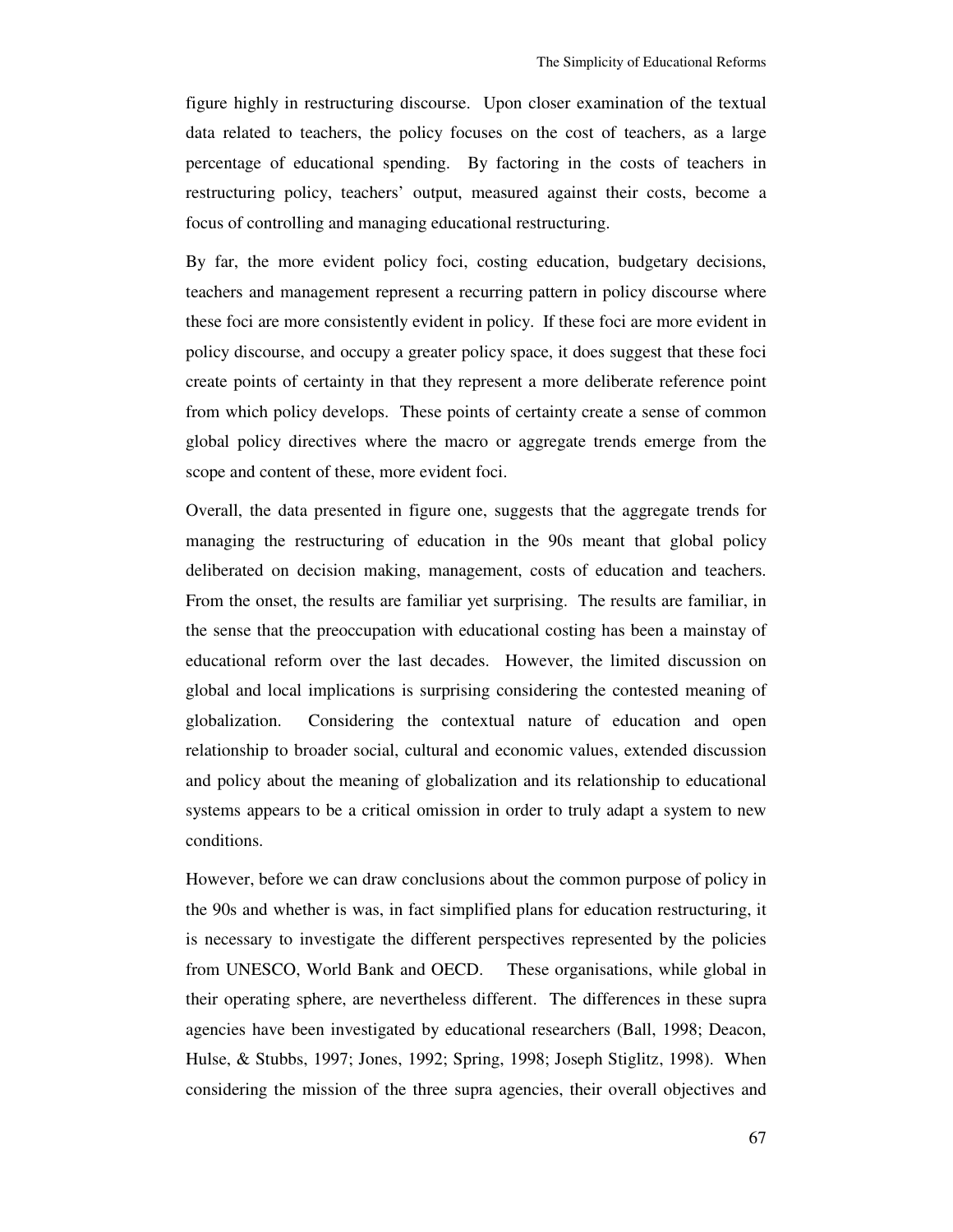position, in relation to the emerging global context, what is revealed is that each organization occupies a unique and valuable purpose in relation to globalisation. The strategic governance occupied by each organisation and its framework for action is inseparable from policy emerging from the organisation. OECD, UNESCO and World Bank have clear educational agendas as part of their responsibility. In addition, these agencies governance extends to different nations, often based on economic and development status. As the policy takers from these agencies are diverse in culture, socio economic and political terrains, it raises questions about whether the educational policies, referring to restructuring, have different points of certainty that contextualize the different educational spaces being governed.

Further analysis of that data differentiates the way that each organization contextualizes those points of certainty and assembles policy text around the identified themes. By analyzing differences, what emerges is the distinct way that each agency conceptualizes educational restructuring, and how each agency ties education to globalization.



**Figure 2. Breakdown of Policy Relevant to Educational Restructuring**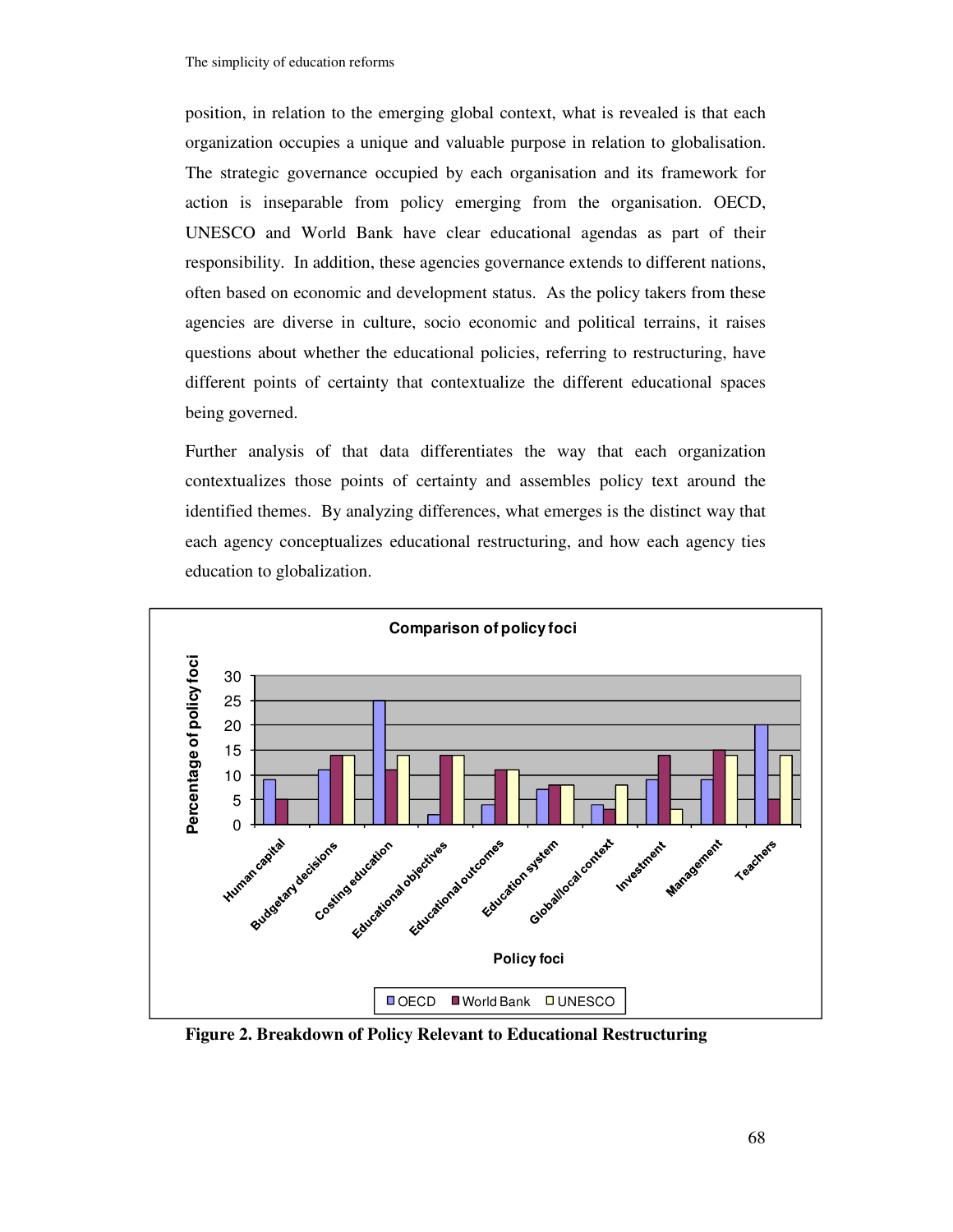Each organization creates policy in order to find ways to deal with the globalisation challenge and strategize about what the global economy means for education in a particular context. As identified, there are predominantly ten themes evident in globalised education policy. From these themes a core foci of policy resolves issues dealing with budgetary decisions, costing education, management, and teachers. These are common policy points across the supra agencies. However, considering the different policy targets, it is interesting to consider how the agencies vary and the implications for educational restructuring falling under the particular governance. A closer examination of policy textual data follows to map out the policy terrain of each supra agency and lead towards a discussion about the sophistication or poverty of policy, and the constituent components of education policy responding to globalisation.

#### **OECD educational policy**

Restructuring policy in OECD policies focus on educational costings, teachers and budgetary decision making. How do these three elements form part of the OECD policy agenda for education in the 90s? Part of the OECD plan for a globalised future where globalisation can materialize as a fact, is to restructure education. The main thrust of policy is to push this notion of education as a pay off. Policy states,

There is also growing evidence, albeit less direct, of a payoff for whole societies from increasing the educational attainment of the population (OECD, 2000 lines 97-98).

Having constructed the main purpose of education as a payoff, restructuring policy focuses on ways to assist the payoff. A more detailed analysis on OECD education policy, (Vongalis-Macrow, 2006) showed that OECD policy aimed at educational outcomes for all students relevant to a motivating question about how best to prepare young people for the kind of society that is likely to emerge in the next millennium? This question is axiomatic to globally focused policy that captures the educational future through strategic planning. However, when examining the content of policy relating to globalisation, educational objectives and questions about the education system, OECD policy is less forthcoming. Hence there appears to be a mismatch between the rhetoric of OECD education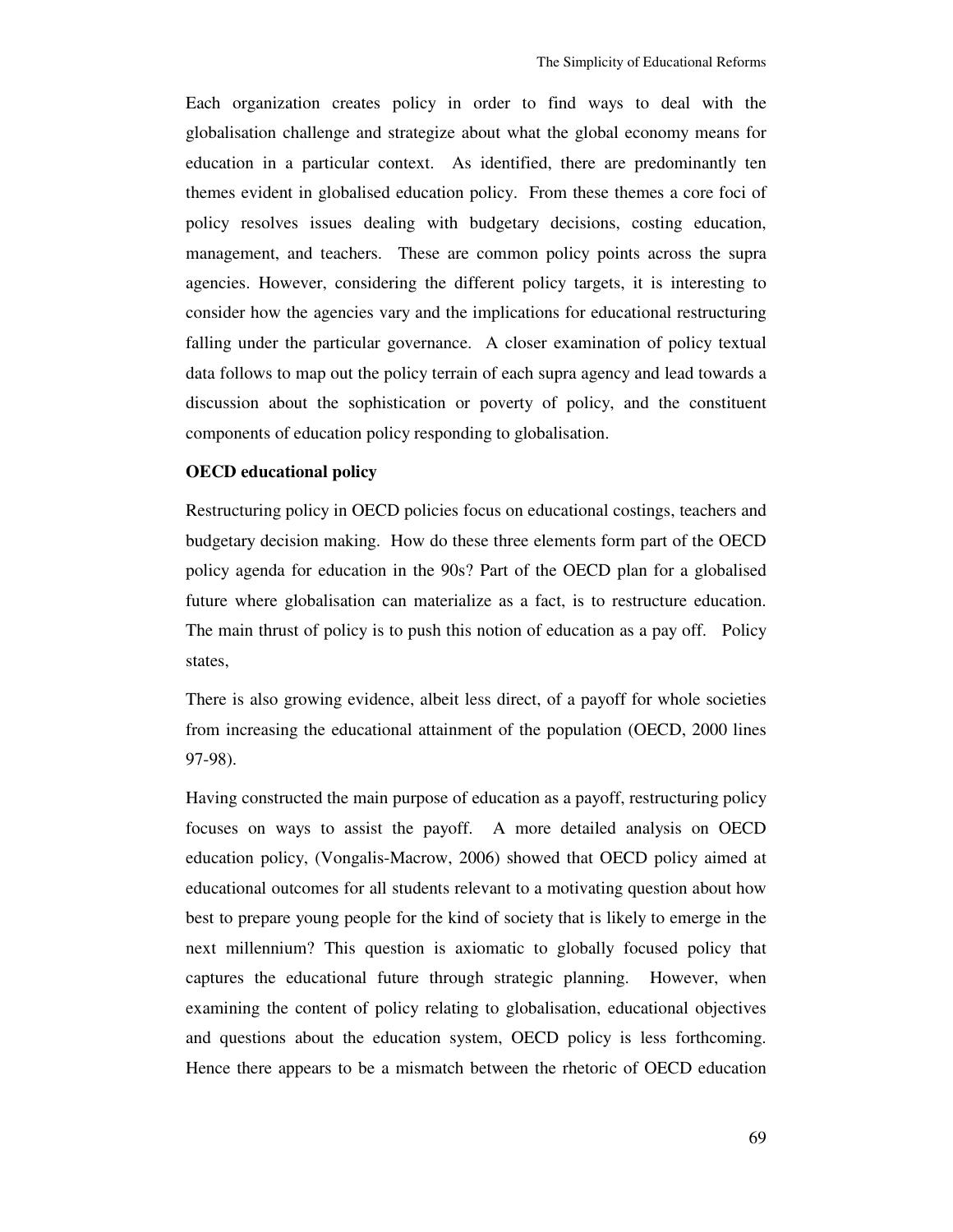policy seeking to prepare students for the globalised future and the actual focus of attention.

The majority of OECD policy instead appears underpinned by the notion of education as a payoff. Policy outlines the need for education reform underpinned by the demands of globalisation. It states,

Economic globalisation makes change seem everywhere more urgent. Increased competition between, and integration, of the world's economies make it harder for a country to maintain those aspects of its traditional education system which appear to put its citizens at a disadvantage internationally (CERI, 1998 lines 244- 248).

According to policy text, the importance of globalisation, as a driver of social and economic change, is that it encourages every country to take seriously the shortfalls in education systems. Within the potentially risky future scenario, the focus on education restructuring is underpinned by a necessity to optimise inputs into educational restructuring, meaning efficient fiscal decision making, maximization of inputs and managing the most costly factor, namely teachers. When examining the predominant foci in OECD policy it appears to be planning for balancing costs. Approximately 25 percent of policy is concerned with matters of costing. This predominance is higher in OECD policy than in World Bank or UNESCO policy. Similarly, the singling out of teachers in policy, 20 percent of OECD policy deals with teachers, also taps into concerns about costing. In fact, policy states outright that the costs of teachers underscore reforms. In further reading of policy, there are stringent conditions places on teacher reforms presumable to allay the costs in terms of the optimisation of teacher' costs to public education systems. Thus, policy makes explicit the reform of teachers' work based on compulsory lifelong learning programs, and need for teachers to collaborate with educational change agents to ensure educational reforms are materialised. The teachers' role is critical, that is, "teacher reform part of wider enterprise to adapt education to society". What is meant by society? When analysing OECD policy, the rationale for educational restructuring includes the dominance of the market model. Policy states that the key factors in the global economy are,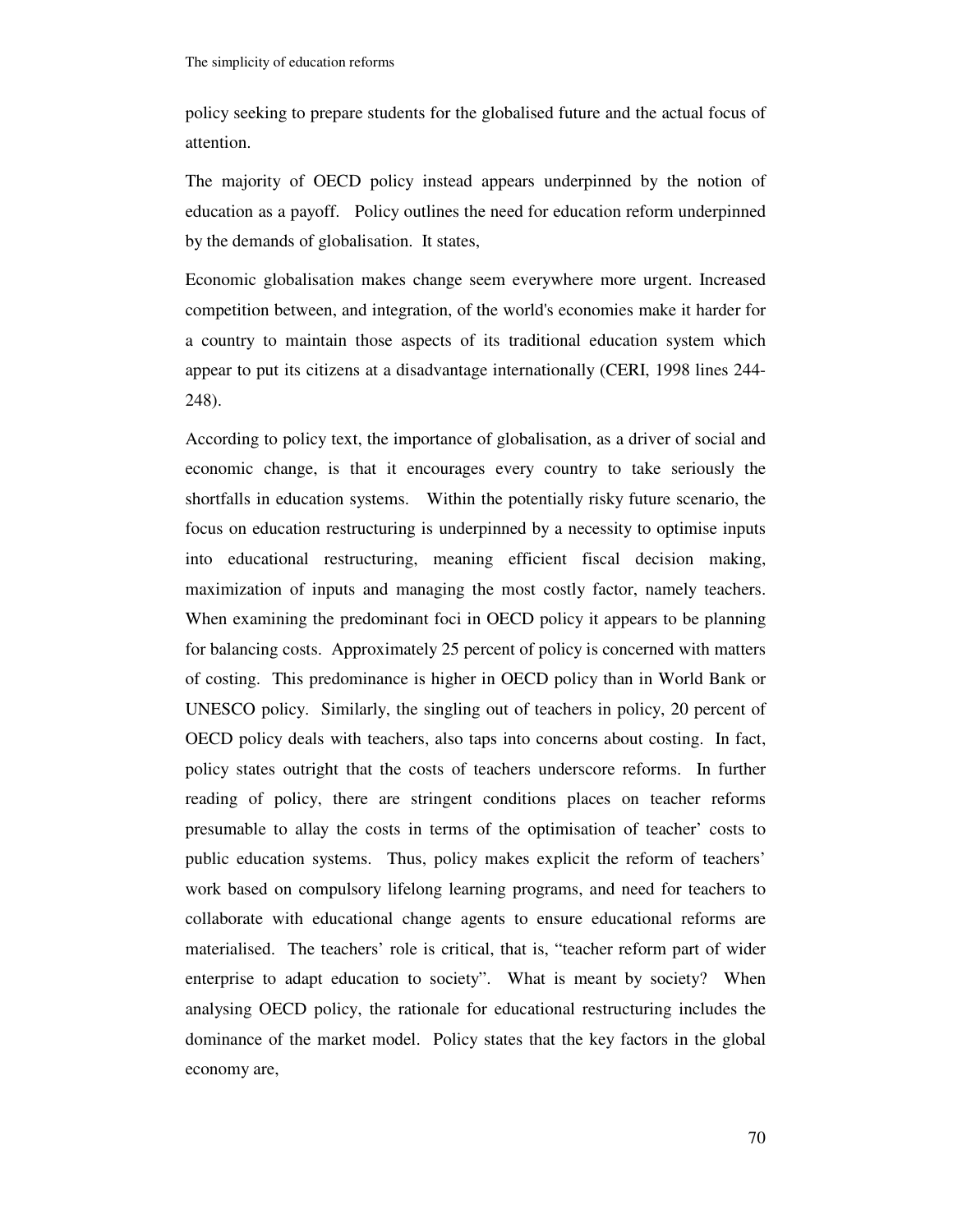Market liberalisation – without which the current expansion of trade and investment would slow dramatically – and new forms of governance to referee the changing rules of the game and ensure effective implementation of public policy(Johnston, 1997 lines 9-13).

As public policy, education under the market model is infused with the negative scenarios of what happens if nations and individuals are left behind. The OECD policies forewarn that nations may miss out and be left behind if restructuring is left undone.

The market orientated society, reflects the prevalence of human capital discourse in OECD education policy. When contextualized against the core premise of education as a payoff, the nexus for OECD policy coalesces education and the labour market. Within OECD policy, a key labour and social consequence of globalisation is the transformation in the pattern of demand for skilled labour. In other words, it is not the transformation of skilled labour only that will change, but how that skilled labour is chosen, demanded and employed. It is important to distinguish the difference between transforming the skills of the workforce and transforming the pattern in which those skills are selected and managed. The former relates to the redefining of skills and the types of skills that are likely to be optimised in the future. The latter however, suggests social change that goes beyond re-training for new skills and adapting human labour to new demands. Rather it suggests deeper structural changes that reconfigure the distribution, management and organizations of skills.

The OECD presents a scenario of the global age as an info-rich society operating not only through new skills but also in new patterns of relations. It is within this context that education overlaps with changes in social relations and changes in the demand of labour. In this sense, it is misleading to identify education as a locus of change; rather education complements the OECD agenda for materialising and regulating development towards its vision of a global age. Education weaves together the social and the economic, as intimated by in an address to foreign ministers, by Alexander who outlines the OECD education platform as:

Ensuring a fair distribution of learning opportunities; Improving educational outcomes; ensuring the effective use of resources; Ensuring the relevance of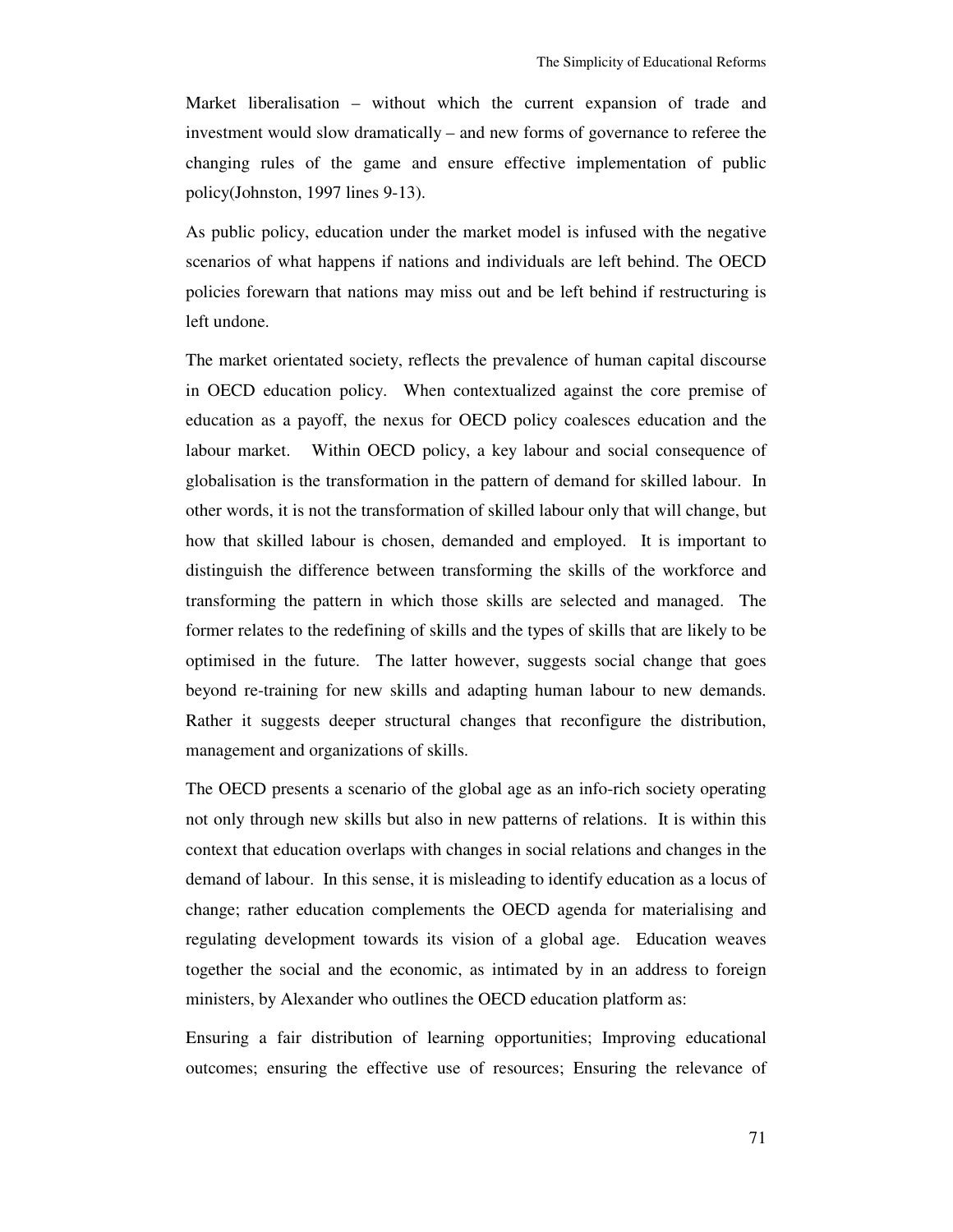learning to changing social and labour market needs and enhancing employment and earnings prospects; Improving access and effectiveness of learning opportunities to make life-long learning for all a reality (Alexander, 2000:2).

The brief policy snapshot reveals that the discourse that permeates OECD policy relies on recurrent market-based assertions where education becomes a payoff and has currency both human and monetary. However, the restructuration relevant policy is also provocative in suggesting that education systems only have currency in the global era provided that they are budgeted managed and restructured in particular ways. The predominant emphases on the costing of education, the roles of teachers and budgetary decision making resonate throughout policy and frame policy strategies.

#### **World Bank educational policy**

The World Bank develops its strategy for education restructuring by emphasizing budgetary decisions, educational objectives, management and investment certainties based on the broader premise that globalisation is a historical development that first emerged in the 1800s and the current era is a 'flowering' of that policy. Policy states, "globalization is sometimes used in a much broader economic sense, as another name for capitalism or the market economy (WorldBank, 2000a lines 151-153). Policy emphasizes creating the right conditions necessary for monetary liberalization, and the free flow of capital. Policy states that money is

Moveable overnight from one part of the globe to another, is constantly seeking more favorable opportunities, including well-trained, productive, and attractively priced labor forces in market-friendly and politically stable business environments (WorldBank, 2000b lines 39-41).

The issue is how to attract investment to find a place in lesser-developed nations. Education has been a mainstay of World Bank policy since the early 1960s. From the early World Bank projects in the 1960s, education has been part of a broader strategy to break the poverty cycle. Education is part of a coordinated approach to create improved social conditions, and create healthier and happier populations through investment in building those conditions and services necessary for social and individual well-being. It is not surprising to find that policy concerning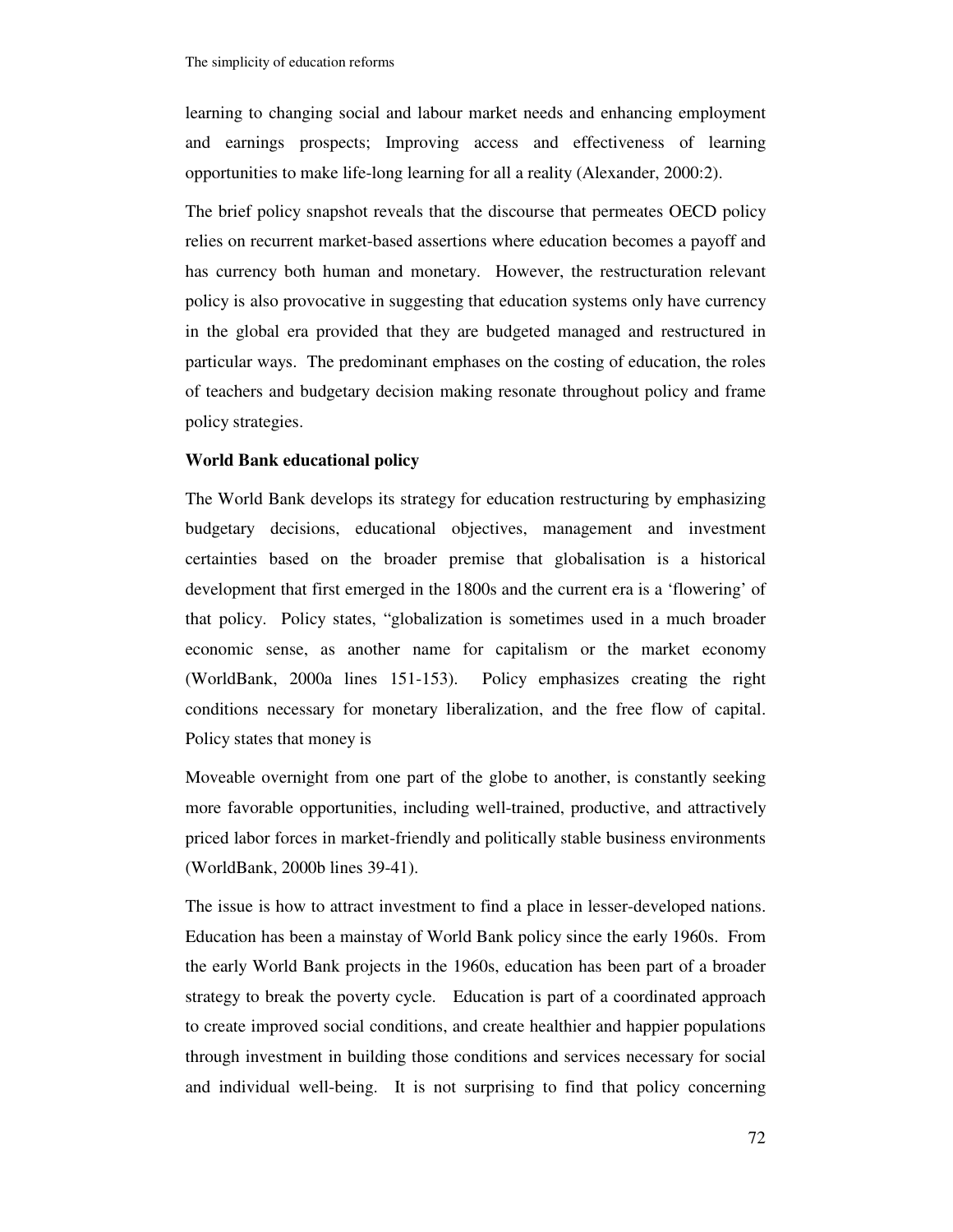investment prevails in World Bank education policy. Specifically, policy focuses on what must be done to meet investment conditions and the positive outcomes that result, from what may be very difficult structural alignment polices. Underpinning the rationale for investment includes explicitly naming the benefits of training attractively priced labour forces, and creating a market friendly environment that is especially attractive to the flow of capital.

In the context of labour force prices and flow of investment potential, policy discourse resonates with discourse about human capital. Specifically, human capital discourse is used to draw in 'the poor', that is, engaging the human capital potential of 'the poor' as a powerful force. Education is critical in this debate because according to policy, poor nations have weak education systems and lack well-trained and dynamic teachers. Policy states,

Amongst the poorest, their education systems the weakest, and their education spending some of the lowest around the world. In terms of access to education they have some of the greatest problems due to the lack of trained teachers, materials, destroyed buildings and fragmented or shifting communities (WorldBank, 2000b lines 110-113).

World Bank policy also focuses on teachers as did OECD policy but the emphasis is less emphatic about teacher costs. Rather, the retraining of teachers is the focus of education development strategy that is part of adapting education to create favourable conditions for financial investment. The need to improve the quality of teaching is aligned to the overall development strategy that prioritises education. Policy states,

However, there are some "top-down" or global priorities that emerge from the Bank's commitment to the international education goals, and from the consensus that there must be an unrelenting focus on the quality of teaching and learning (WorldBank, 2000b lines 21-24).

The restructuring of education is aimed at optimising market conditions and thus investment through a range of reform measures. In this case, World Bank policy does focus on educational objectives and educational outcomes and goals. In fact, educational policy makes explicit the four pillars of educational policy: the completion of primary and secondary school; basic numeracy and literacy for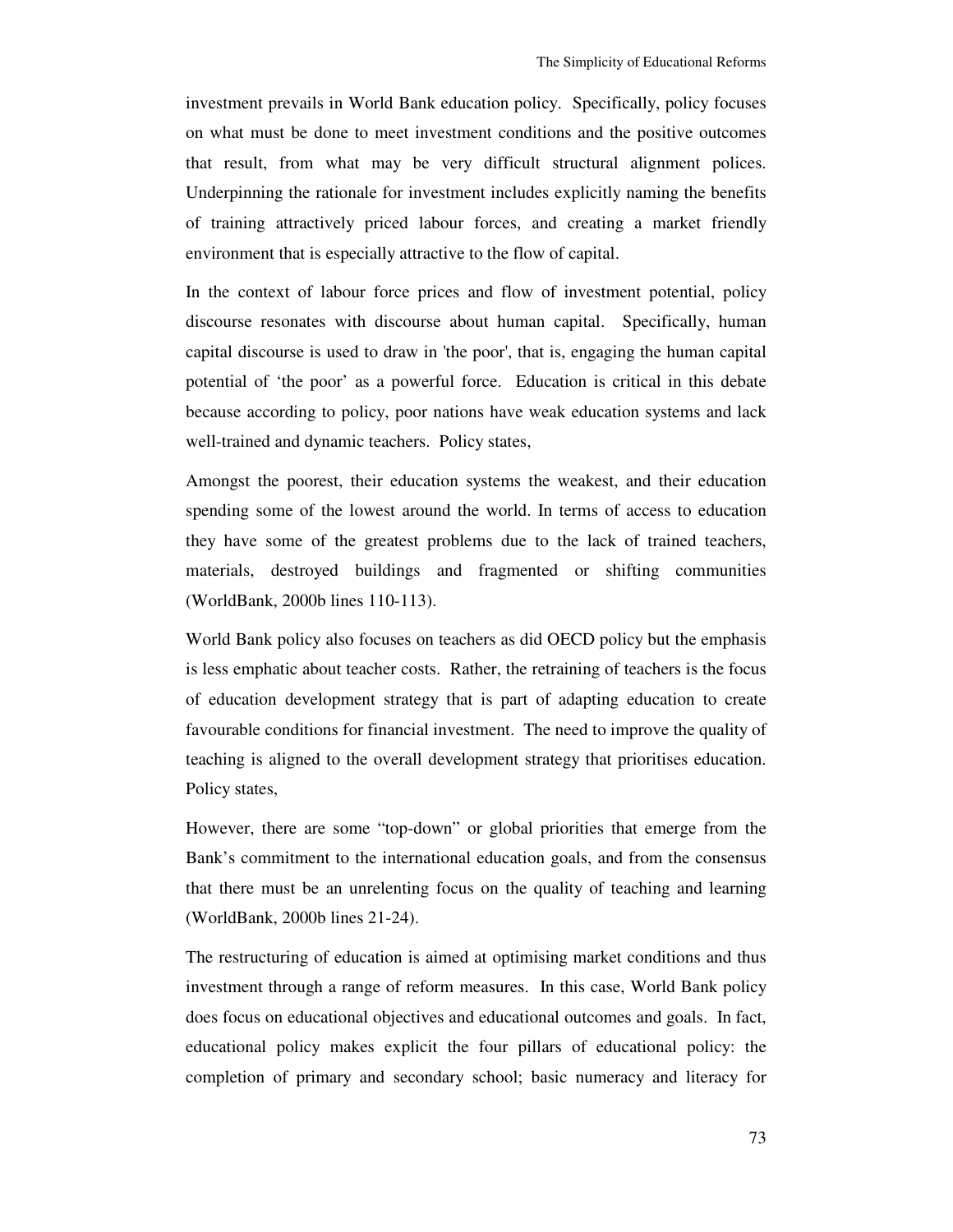global competition; increasing social capital benefits; and enjoying the richness of human experience.

There is a certain amount of discourse tension in World Bank Policy. For example, policy aims to alleviate poverty yet emphasizes only human capital value of the poor. Policy aims to construct a very universal human rights based education, however the policy undermines public provision of this education by emphasizing priviatisation and competition for education. Policy questions assumptions about current educational provision practices and raises new models for educational provision. For example, introducing options of choice and affordability in education because private funding gives families choices and lowers the unit cost of education supports the idea that public education provision is a costly measure that necessitates privatisation. Therefore, competitive educational provision created through private funding, heightens innovation and frees up public resources. Supporting private funding options, along with an increase in World Bank investment, from 27 per cent to 44 per cent becomes a powerful means by which the Bank can shape reform. The responsibility of government is to cooperate with World Bank education strategies in line with the top down global priorities. Policy resonates with concerns about budgetary decision making and underpins the Bank's role in guiding and managing the implementation of policy decisions. Policy states,

Country education strategies, lending, and non-lending tasks are shaped by Country Assistance Strategies (CASs), budget constraints, and dialogue among the Bank's country directors and sector teams (WorldBank, 2000b lines 467-470).

Overall, the role of the World Bank is to guide restructuring of education. In providing guidelines, the emphasis is less on inputs and outputs, although these are important. The emphasis on investment, educational objectives, management and decision making inserts World Bank strategies into the ideological and operational spheres. Much like investment planning, the policy texts are not focused so much on costing margins, but making the right choices for investment windfalls.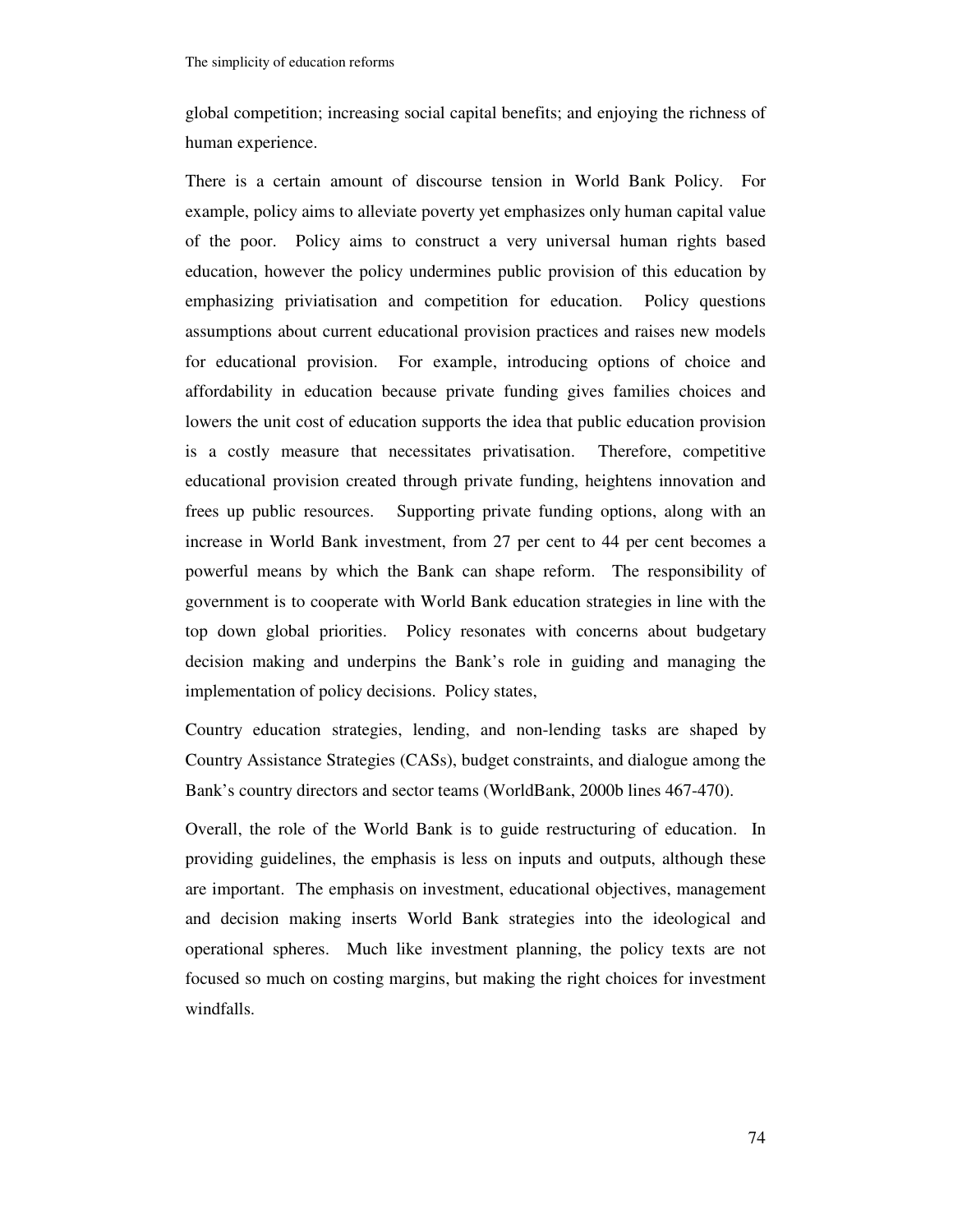#### **UNESCO educational policy**

In UNESCO policy globalisation is presented as paradoxical and incomplete. Globalisation means unprecedented encounters between people; however, the social, cultural and economic divisions between people are starker. Expressing uncertainty about globalization compares with the competitive, chaos suggested in OECD policy and the unbridled opportunism of World Bank policy. In other words, UNESCO policy acknowledges that globalisation has both positive and negative effects. Policy discusses the potential for closer encounters between peoples, however also points out that these encounters also have the potential to create further social and cultural divides as differences become more readily apparent. Furthermore, the negative effects of globalization are drawn from economic imperatives that have come to dominate globalisation. Economic globalization is a powerful agent of change, however, UNESCO policy stipulates that in such a form, it mainly benefits the rich nations. Policy states,

Globalisation is still dominated to a large extent by economic, financial and market principles. Social, political and ethical considerations remain secondary: there are as yet few instruments for the political and ethical control of globalization, which goes hand in hand with a deficit in democratic governance and an increase in poverty (UNESCO, 2000 lines 41-45).

To counter the incompleteness that results from economic globalisation, UNESCO policy promotes an alternative strategy in which to harness the economic forces of globalisation for the greater social good. Education is constructed as a public good that has capacity to counter the domination of economic globalisation. Unlike OECD and World Bank policy, UNESCO policy resonates with discussion about the global context and the implications for education. Within discussions about globalisation, social and cultural discourse has more prominence in policy. In UNESCO policy, education is

The absolute priority of the global society that is emerging is education of a type that passes on both the existing stock of knowledge, skills, values and experience that has been built up over hundreds of years, while at the same time educating people in ways which enable them to participate actively in the rapidly evolving info-technological society(UNESCO, 1996a lines 74-77).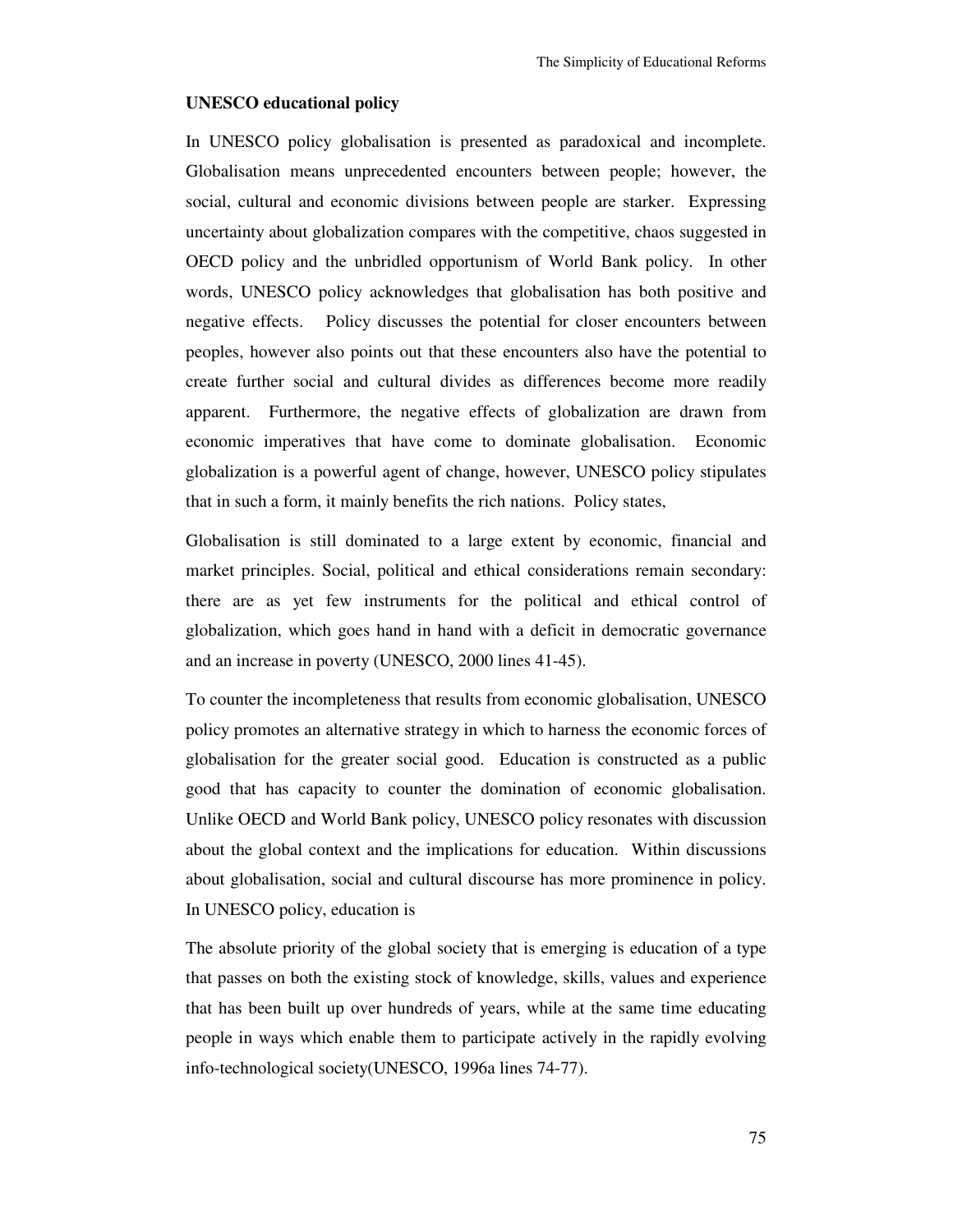UNESCO policy states that education is being enlarged and customized to prepare individuals for new knowledge while also prioritising social and cultural dimensions of education in the global era. Educational objectives framed in social and cultural terms, figure prominently in policy discourse. UNESCO policy stresses the importance of resisting the marketization of education. Unlike World Bank policy, UNESCO policy is critical of,

Increased privatization of education: increasingly, educational goods and services are being privatized and are becoming big business (UNESCO, 2000 lines 114- 115).

Recommendations in policy include criticisms of education restructuring in accordance with neo-liberal education reform. These reform measures are criticised for being too narrow as a cost reduction, as an end in itself that redefines teachers as inputs. From the figures in table 2 it would appear that UNESCO policy focuses just as heavily in prioritizing the costing of education, however upon closer examination, the policy discourse functions to dissuade from neoliberal view of costings. Policy reacts against the trends presented by OECD and World Bank.

The limitations of neo-liberalism are further extrapolated in policy related to teachers. OECD policy focused on teachers as costs and the need to get quality in return, world bank policy emphasized the need for more teacher training in developing nations to ensure that education could be the lever for investment, however, UNESCO policy asserts that neo-liberalism attacks teachers. UNESCO policy stresses the use of teachers as legitimate change agents, who not only contribute to educational equity on a small scale within national systems, but on a global scale, are agents that contribute to balancing and redressing the paradoxical effects of globalisation.

Advancing the need for a renewal of education systems, teachers' agency is affirmed as having capacity to counter the domination of economic principles. Teachers are custodians of education as a public good, they are participative agents of change, they are a resource in education and education reform is dependent on teachers. Education reform through teachers, fosters social capital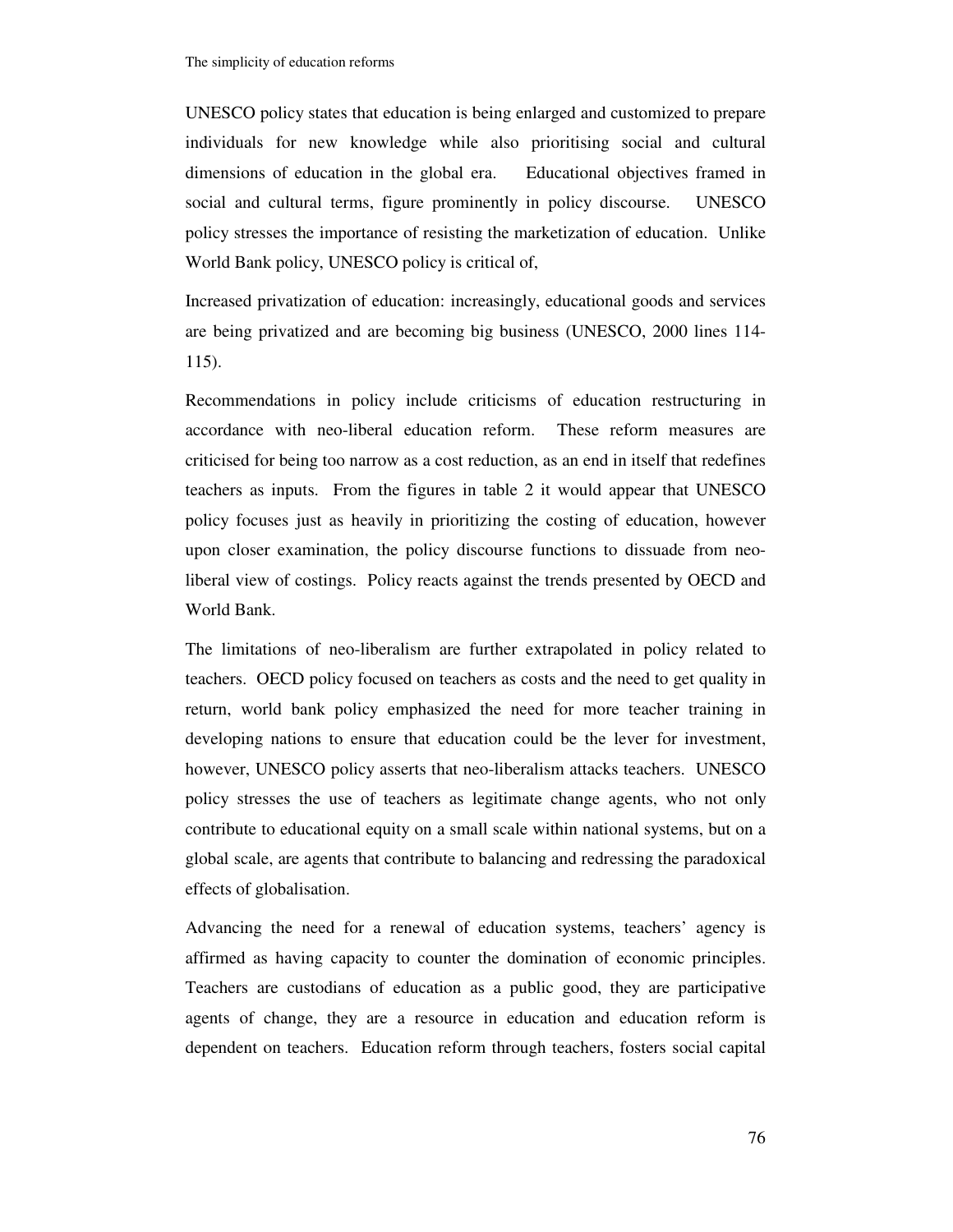that creates a learning/knowledge society able to regulate and control the chaotic forces of global capitalism.

In UNESCO policy, four equally prominent themes emerge. As in OECD and World Bank policies, budgetary decisions and costing of education figure highly in policy discourse but the nature of that discourse reacts to Neoliberalism and the neoliberal framing, management and funding mechanisms prevalent in globalised educational reforms. UNESCO policy stresses educational objectives, which have social and cultural affirmation, the unique role of teachers and unlike OECD and World Bank, UNESCO policy contains a more contentious reading of the meaning of globalisation as more uncertain and risky. Teachers are given significant representation in policy and the type of representation is markedly different to teacher based policy references in OECD policy.

## **Concluding Remarks**

The educational policies of UNESCO, World Bank and OECD provide an insight into the early stages of globally orientated education policy. The processes of educational restructuring draw upon complex factors which may involve social, cultural, national or political decision making. However, the macro policy research shows a trend towards narrowing focus on managerial and financial issues. In fact, considering the social-historical context of the 90s and the ICT revolution, policy shows surprisingly little discussion about the global/local context, the tremendous reengineering of education and how each nation would deal with its unique positioning within a globalised economy. If this were the case in educational policy, it would be expected that policy would make explicit the key variables which may affect each nation and types of planning needed to deal with such variables. For example, OECD policy is concerned about nations competing and not being left behind. However, each nation would need to identify its own strength from which to compete and not just enter into competition without clear preparation.

What is evident from the policy snapshots is the simplistic way that each organisation attempts to frame complex policy. As discussed, the possible national variables are numerous and would entail a complex analysis of each country's status within the emerging global economy. Such complexities elude

77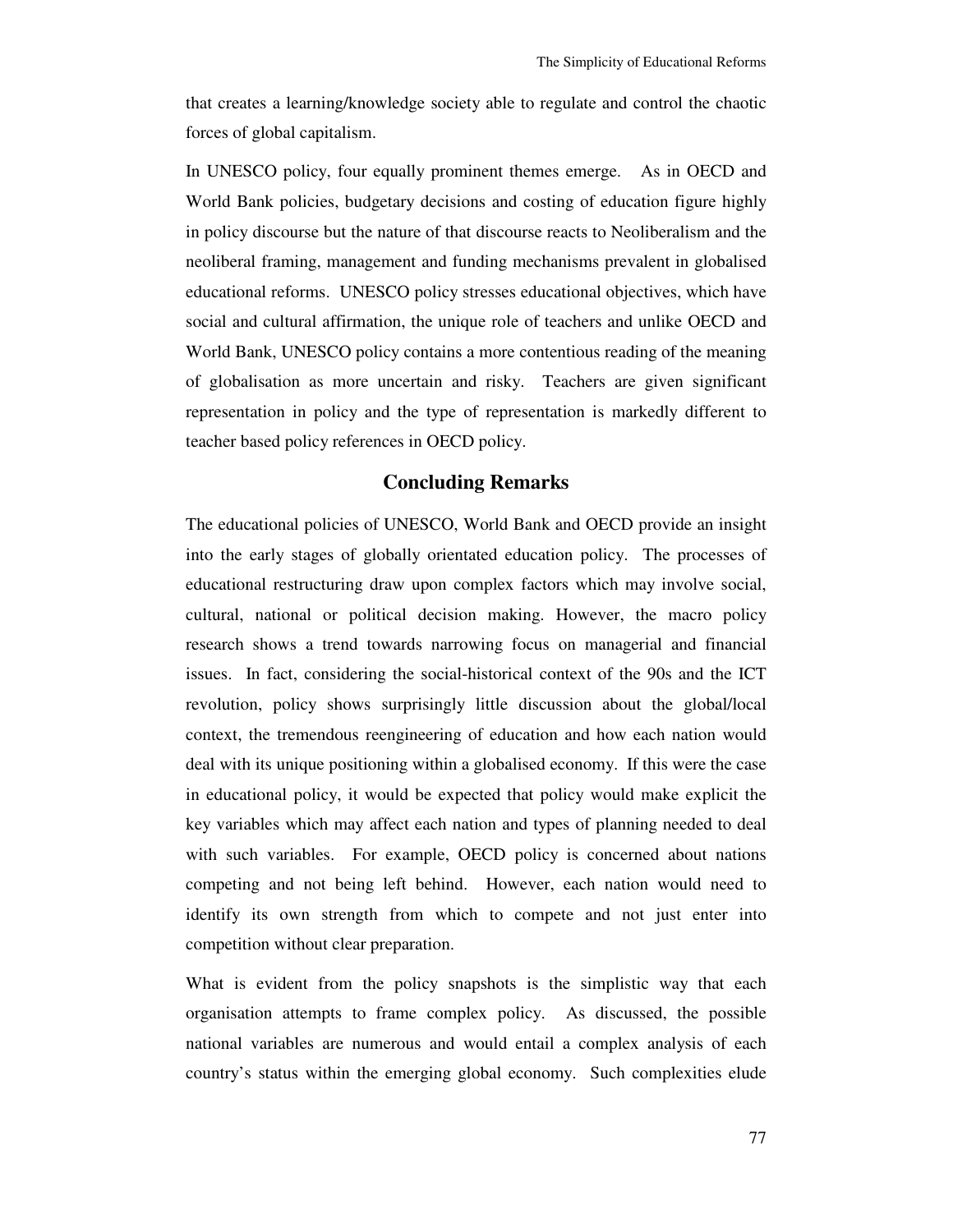policy, which essentially relies on adjusting costs and inputs as the main strategic way to deal with globalisation. At best, the way UNESCO policy defines globalization, as a paradoxical force, comes close to problematising the foundations for educational restructuring. If globalization was only emerging in the 90s, not fully materialized, it can be expected that policy attempts to grapple with this elusive force. What this small snapshot of policies demonstrates is a very, skewed and self interested view of globalization as an economic future. Education is drawn into globalised policy as condition of the economic future.

During the period under review, how each organisation constructed their self interest in relation to the ontological globalised space predicated subsequent education policies. Far from addressing the troublesome and uncertain frontier for education, policy sought to review the meaning of education and the subsequent restructuring of education in accordance with guaranteeing some sort of fiscal certainties. Areas which could immediately impinge on efficiency became the main target of policy making. Hence, costs, budgets and management were deeply woven in the discourse of policy. In the case of the World Bank and OECD, the policies show distinct neo-liberal reform measures that are premised on escalating the free trade in goods and services, one of which is education, free circulation of capital and freedom of investment (George, 1999). A decade later, it has become clearer that there are limitations in thinking about education as an extension of economic productivity. New technologies, greater information and increased knowledge continue to challenge the relevance and purpose of education systems. Policies which base educational strategies on narrow parameters of reform appear simplistic and abrogate the responsibility of educators and policy makers to create innovative systems that enhance the productive possibilities of citizens as socially aware and creative workers.

#### **References**

- Alexander, T., J. (2000) Presentation to the Informal Meeting of European Union Ministers of Education,). Tampere, Finland: OECD.
- Ball, S. (1998). Big Policies/Small World: an introduction to international perspectives in education policy. *Comparative Education*, 34(2), 119-130.
- CERI. (1998). *Staying Ahead: In-Service Training and Teacher Professional Development.* Paris: Organisation for Economic Co-operation and Development.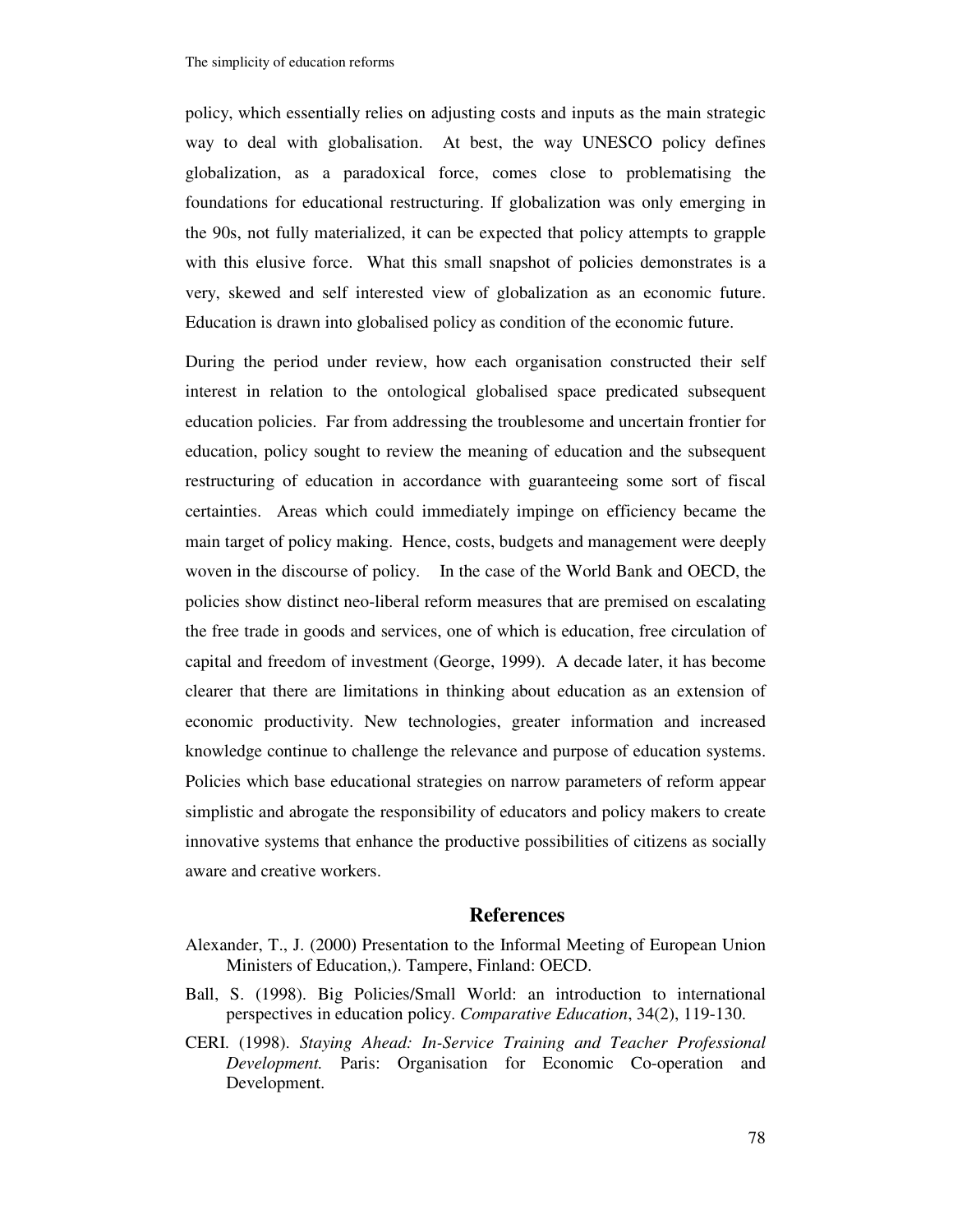- Craig, H. (1998). *Teacher Supply, Training And Professional Development*: Teacher Development: Making An Impact (Executive Summary). Washington: World Bank.
- Deacon, B., Hulse, M., & Stubbs, P. (1997). *Global Social Policy International Organisations and the future of welfare.* London: Sage Publications.
- Delors, J. (1996). *Learning: The Treasure Within* (Report to UNESCO of the International Commission on Education for the twenty-first Century No. ED/96/WS/9(E)). Paris: UNESCO.
- Duan, H. (1997). National Forces, Globalization and Educational Restructuring: Some European response patterns. *Compare*, 27(1), 19-42.
- George, S. (1999, 24-26 March). *A Short History of Neo-Liberalism: Twenty Years of Elite Economic and Emerging Opportunities for Structural Change.* Paper presented at the Conference on Economic Sovereignty in a Globalising World, Bangkok, Thailand.
- Henry, M., Lingard, B., Rizvi, F., & Taylor, S. (2001) *The OECD, Globalisation And Education Policy*: IAU Scientific Publications.
- Hirsch, D. (1997, October/November). Theory to Practice in Education. *The OECD OBSERVER*, 24-26. Paris: OECD
- Johnston, D. J. (1997, August/September 1997). A New Global Age. *The OECD OBSERVER*, 4. Paris: OECD
- Johnston, D. J. (1999). *Global Market and Global Village in the 21st Century: Are the International Organisations Prepared for Their Future Tasks?* (News Release): Paris:OECD.
- Jones, P. W. (1992). *World Bank Financing of Education*. London, New York: Routledge.
- Matsuura, K. (2000). Address by Mr Koïchiro Matsuura (Speech No. DG/2000/17). Paris: UNESCO.
- Nash, R. (1999). What is Real and what is Realism in Sociology. *Journal for the Theory of Social Behaviour*, 29(4), 445-466.
- OECD. (2000). *Education at a Glance* (Centre for Educational Research and Innovation Indicators of Education Systems). Paris: Organisation for Economic Co-operation and Development.
- Rhoten, D. (2000). Education decentralization in Argentina: a 'global-local conditions of possibility' approach to state, market , and society change. *Journal of Education Policy*, 15(6), 593-619.
- Spring, J. (1998). *Education and the Rise of the Global Economy*. NJ: Lawrence Erlbaum Associates Inc,.
- Stiglitz, J. (1998). *More Instruments and Broader Goals: Moving Toward the Post-Washington Consensus.* Retrieved 21 August 2001, 2001
- Stiglitz, J. (2002). *Globalization and Its Discontents*. New York: W.W. Norton & Company.
- Taylor, S., Rizvi, F., Lingard, B., & Henry, M. (1997). *Educational Policy and the Politics of Change*. London: Routledge.